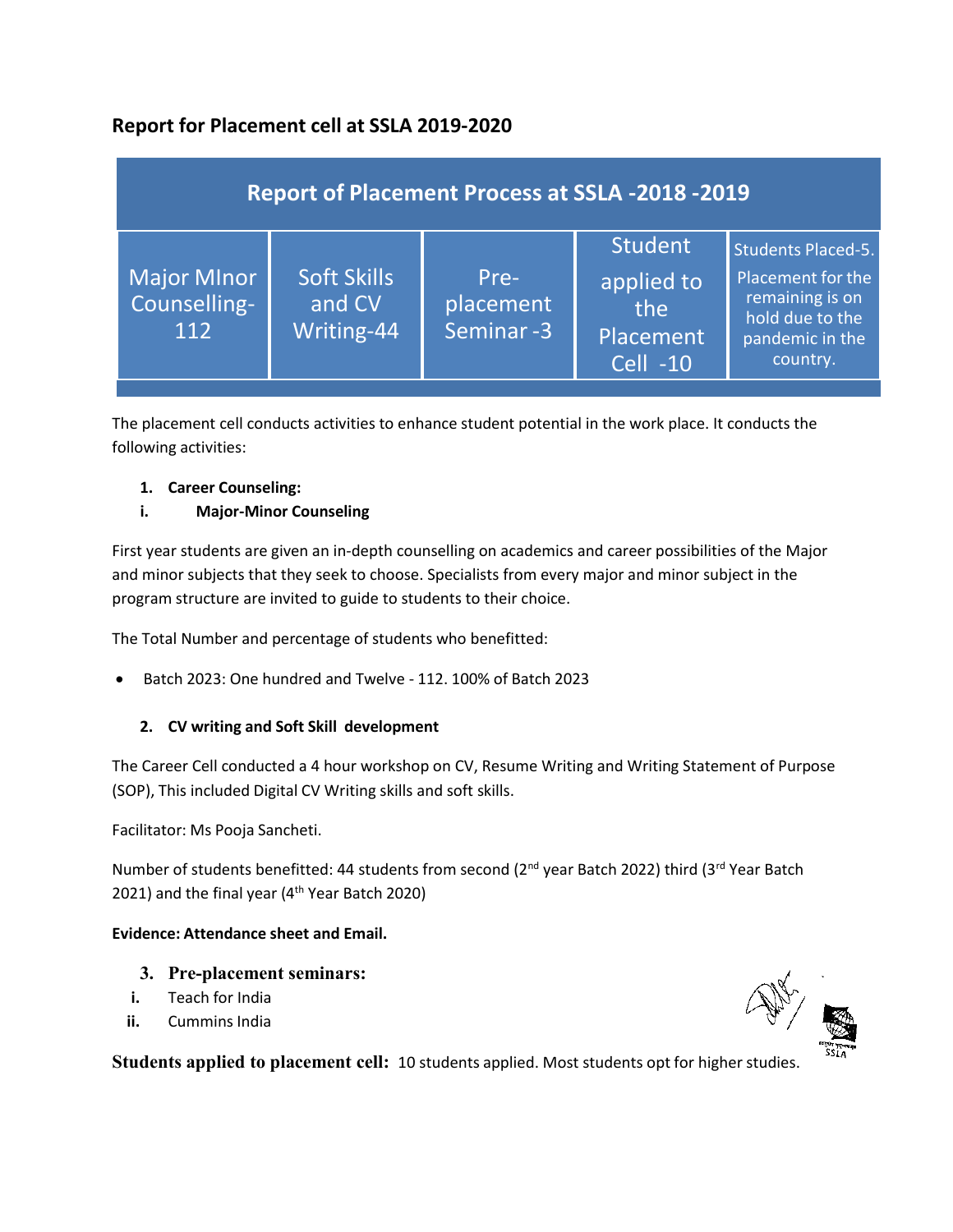# **Companies who approached SSLA:**

- **I.** Teach for India
- **II.** Cummins India
- **III.** Top Hire
- **IV.** D Vio
- **V.** White Panda
- **VI.** Connecting Trust
- **VII.** ANI IN News Flash

# **Companies Approached by SSLA:**

- i. Extensia
- ii. Project Management Unit : Department of Social Justice and Empowerment
- iii. Mphasis
- iv. Godrej and Boyce

## **4. Placement**

#### **Interviews conducted**

**Teach for India – 3** students interviewed. 3 selected

Cummins India – 3 Students. 1 selected

- White Panda 1 Interviewed, 1 selected
- Top Hire 4 students went through the test conducted online. Process is on hold due to Pandemic.
- D Vio CV s have been shared. Process is on hold due to Pandemic.

Connecting Trust -1 student interviewed. Process is on hold.

## **Students Placed:**

- i. Teach For India 3 ( Meghana Kodamarti, Jaahnavi Narahari, Roshni Raheja)
- ii. Cummins India- 1 (Tejashree Bhandari; \**Her status is currently that of an intern*. It is *called internship as per company policy because of current undergraduate status of the student. This will be revised after 3 months are over and the student has graduated.*)
- iii. White Panda 1 ( Shreya Upendra)

#### **Salary**

#### **Maximum**

- $\mathcal{P}_{\mathcal{P}}$
- White Panda Average Package received Rs 3.5 5 lakhs per annum